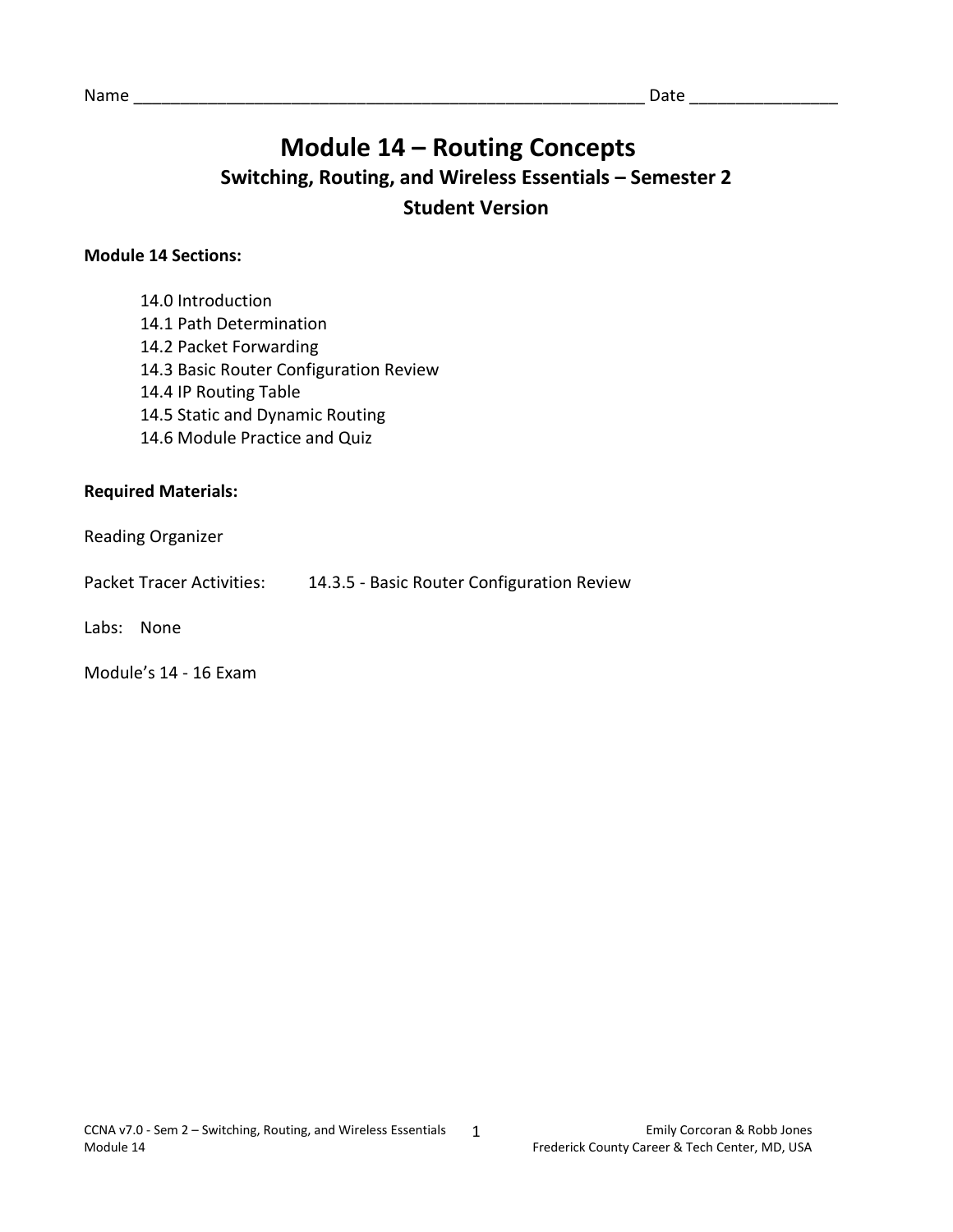Page intentionally left blank.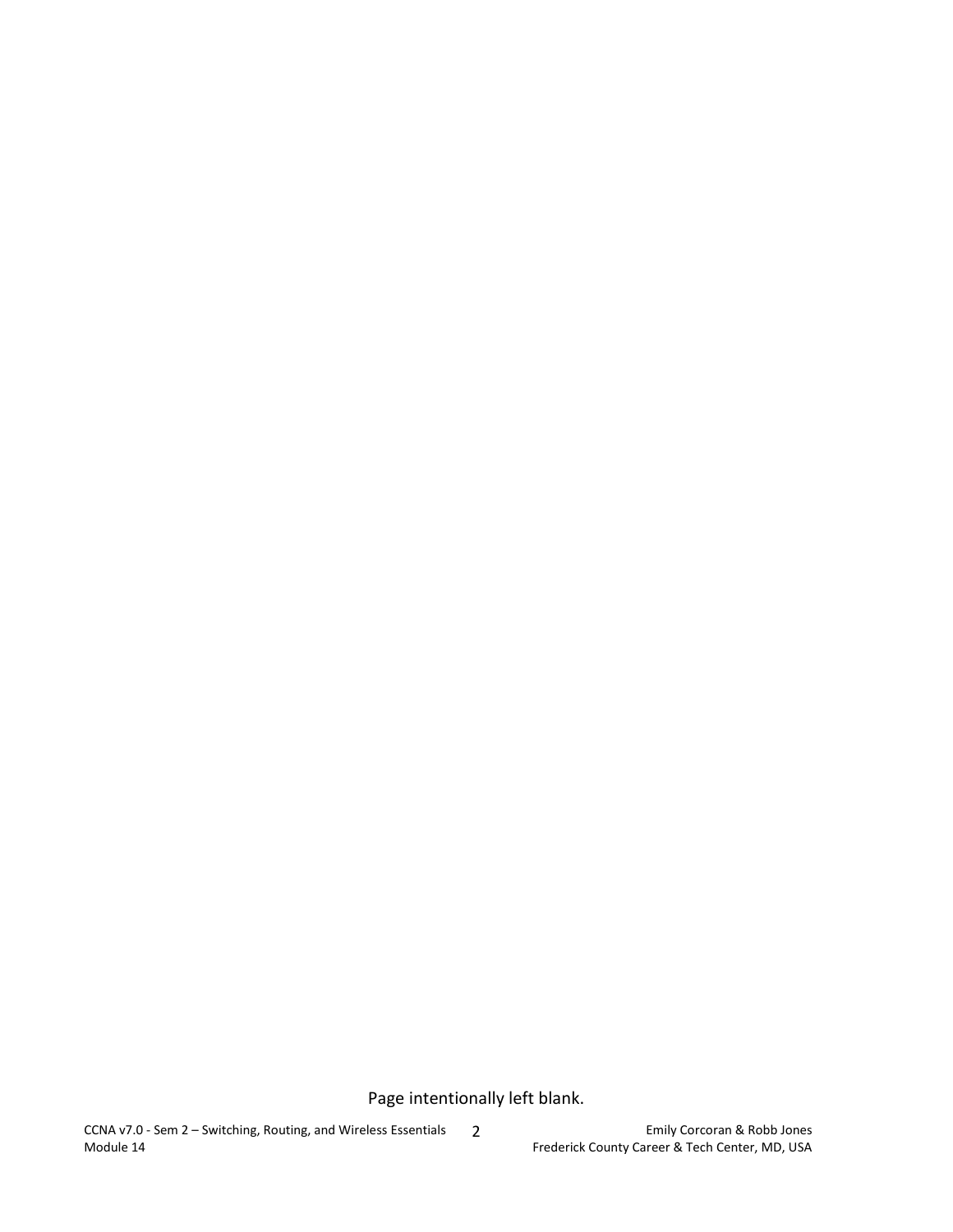| Points | 10<br>∸ |
|--------|---------|
|--------|---------|

Name\_\_\_\_\_\_\_\_\_\_\_\_\_\_\_\_\_\_\_\_\_\_\_\_\_\_\_\_\_\_\_\_\_\_\_\_\_\_\_\_\_\_\_\_\_\_\_\_\_\_\_\_\_\_\_\_\_\_ Date \_\_\_\_\_\_\_\_\_\_\_\_\_\_\_\_

# **Module 14 - Routing Concepts Reading Organizer Instructor Version**

**Note**: The Reading Organizer has weighted scoring. Any question with the word **explain**, **define, or describe** in it is expected to have a longer answer and is worth two points each.

### **After completion of this module, you should be able to:**

- Explain how routers determine the best path.
- Explain how routers forward packets to the destination.
- Configure basic settings on a router.
- Describe the structure of a routing table.
- Compare static and dynamic routing concepts.

# **14.1 Path Determination**

1. What are Ethernet switches used to connect?

|  |  | 2. What do routers connect? |
|--|--|-----------------------------|
|  |  |                             |

| 3. The router uses its | table to determine which path (route) to use to |
|------------------------|-------------------------------------------------|
| forward a packet.      |                                                 |

4. The best path in the routing table is also known as the \_\_\_\_\_\_\_\_\_\_\_\_\_\_\_\_\_\_\_\_\_\_

5. The longest match is the route in the routing table that has the greatest number of far-left matching bits with the destination IP address of the packet. The route with the greatest number of

\_\_\_\_\_\_\_\_\_\_\_\_\_\_\_\_\_\_\_\_\_\_\_\_\_\_\_\_\_\_\_\_\_\_\_\_\_\_\_\_\_, or the longest match, is always the preferred route.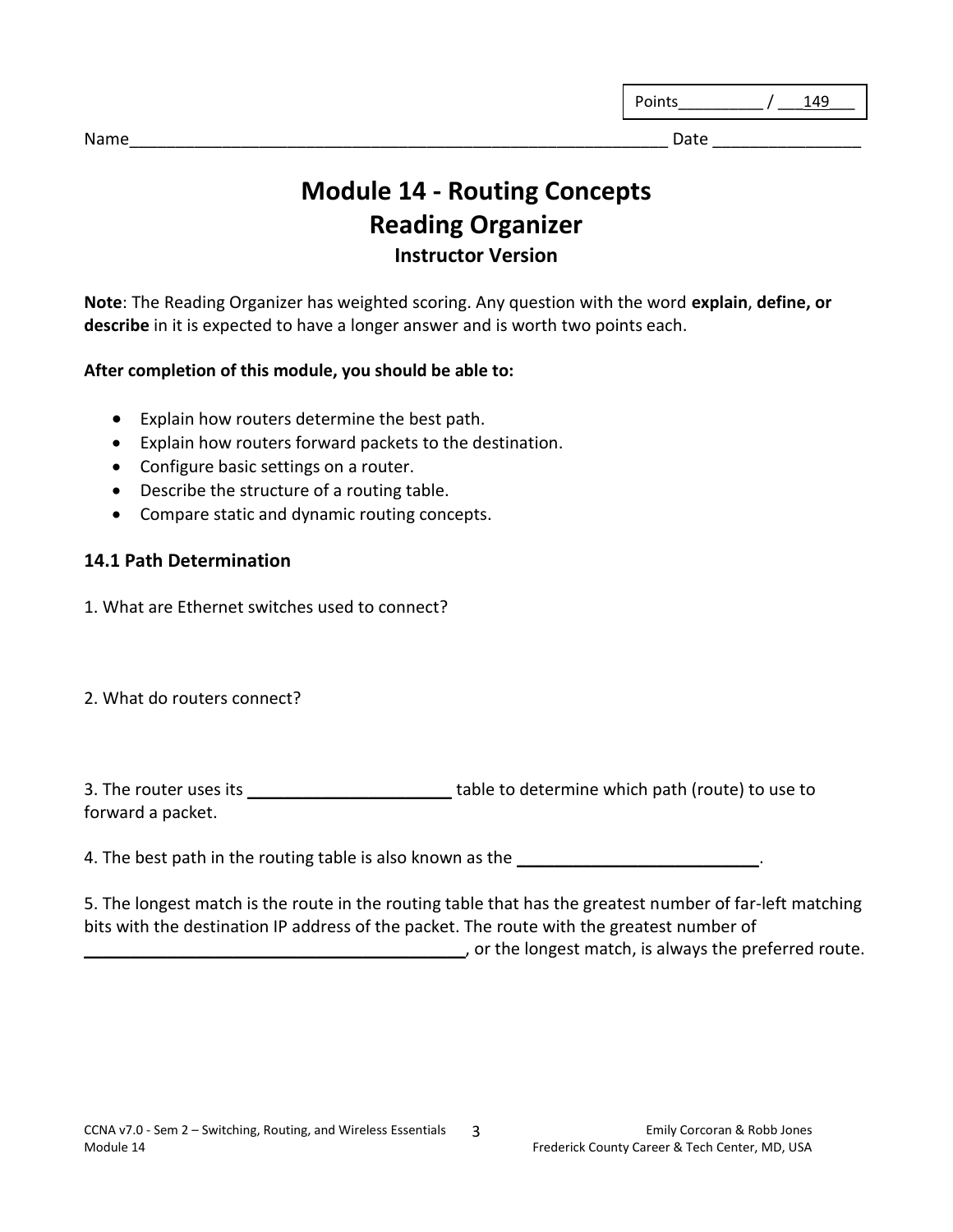6. List and describe the three methods routs use to learn routes.

| c.                            |  |
|-------------------------------|--|
|                               |  |
|                               |  |
|                               |  |
|                               |  |
|                               |  |
| d.                            |  |
|                               |  |
|                               |  |
|                               |  |
|                               |  |
|                               |  |
| $c.$ $\overline{\phantom{a}}$ |  |

# **14.2 Packet Forwarding**

7. List and describe the three things a router can do with a packet after it has determined the best path

a. \_\_\_\_\_\_\_\_\_\_\_\_\_\_\_\_\_\_\_\_\_\_\_\_\_\_\_\_\_\_\_\_\_\_\_\_\_\_\_\_\_\_\_\_\_\_\_\_\_\_\_\_\_\_\_\_\_\_\_\_ –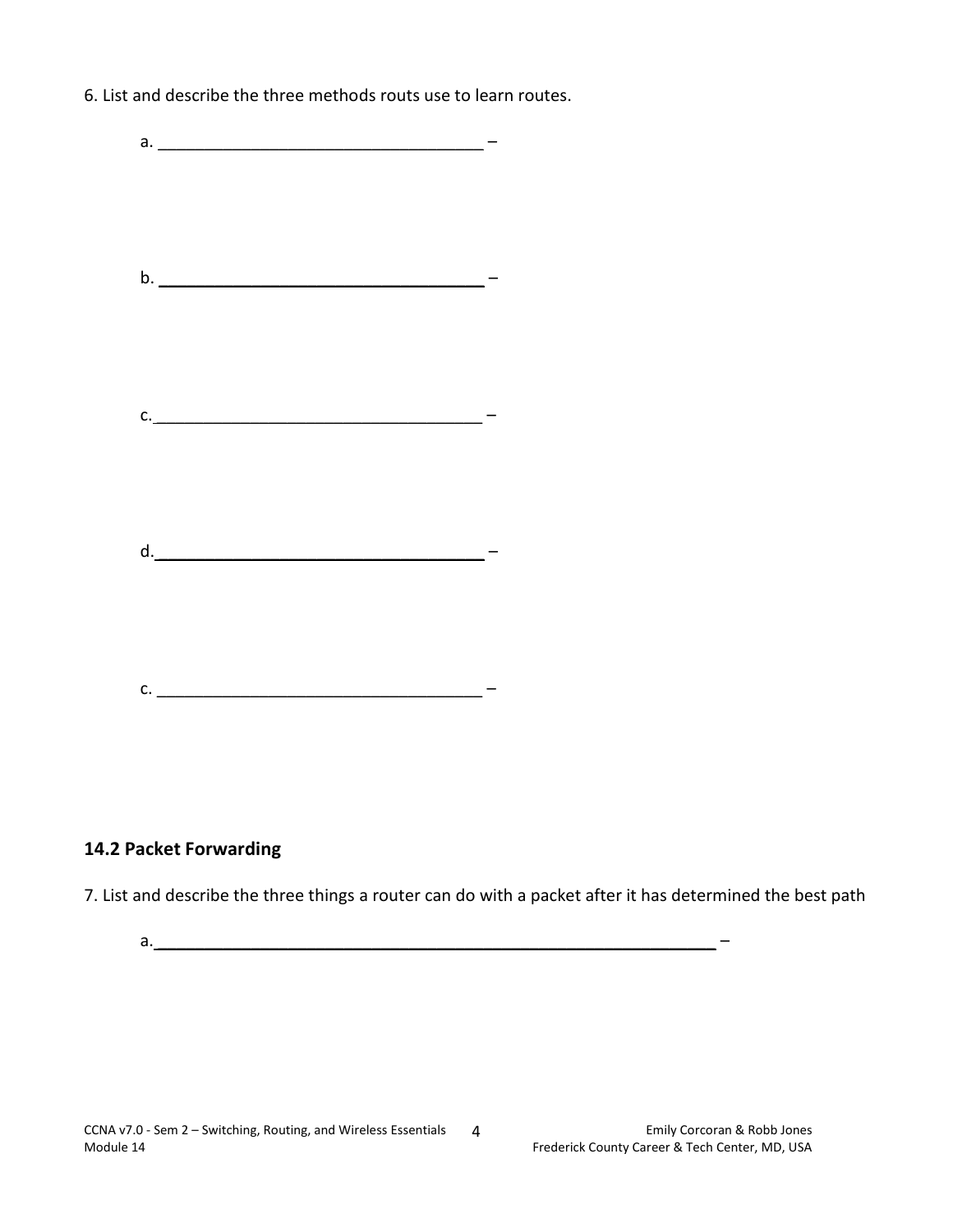c. \_\_\_\_\_\_\_\_\_\_\_\_\_\_\_\_\_\_\_\_\_\_\_\_\_\_\_\_\_\_\_\_\_\_\_\_\_\_\_\_\_\_\_\_\_\_\_\_\_\_\_\_\_\_\_\_\_\_\_\_ –

 $\mathsf b.$ 

8. What is the primary responsibility of the packet forwarding function?

9. List and describe the three packet forwarding mechanisms routers support.

a. \_\_\_\_\_\_\_\_\_\_\_\_\_\_\_\_\_\_\_\_\_\_\_\_\_\_\_\_\_\_\_\_\_\_\_ – b. \_\_\_\_\_\_\_\_\_\_\_\_\_\_\_\_\_\_\_\_\_\_\_\_\_\_\_\_\_\_\_\_\_\_\_ – c. \_\_\_\_\_\_\_\_\_\_\_\_\_\_\_\_\_\_\_\_\_\_\_\_\_\_\_\_\_\_\_\_\_\_\_ –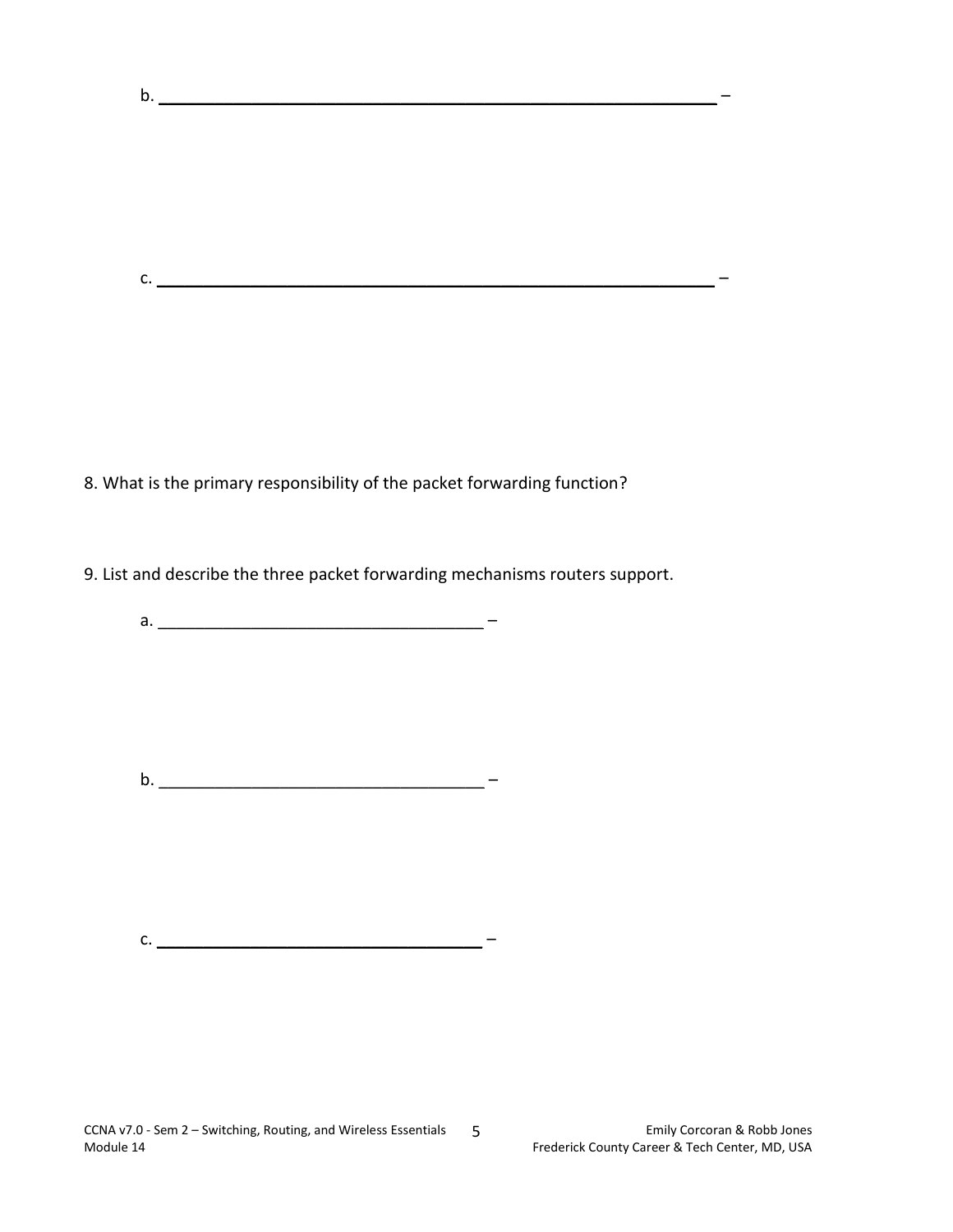## **14.3 Basic Router Configuration Review**

10. List some common verification commands you can use on a router.

a. b. c. d. e. f.

11. List the filtering parameters that can be configured after the pipe.

a. b. c. d.

#### **14.4 IP Routing Table**

12. A routing table contains a list of routes to known networks (prefixes and prefix lengths). Where is the source of this information derived from?

a. b. c.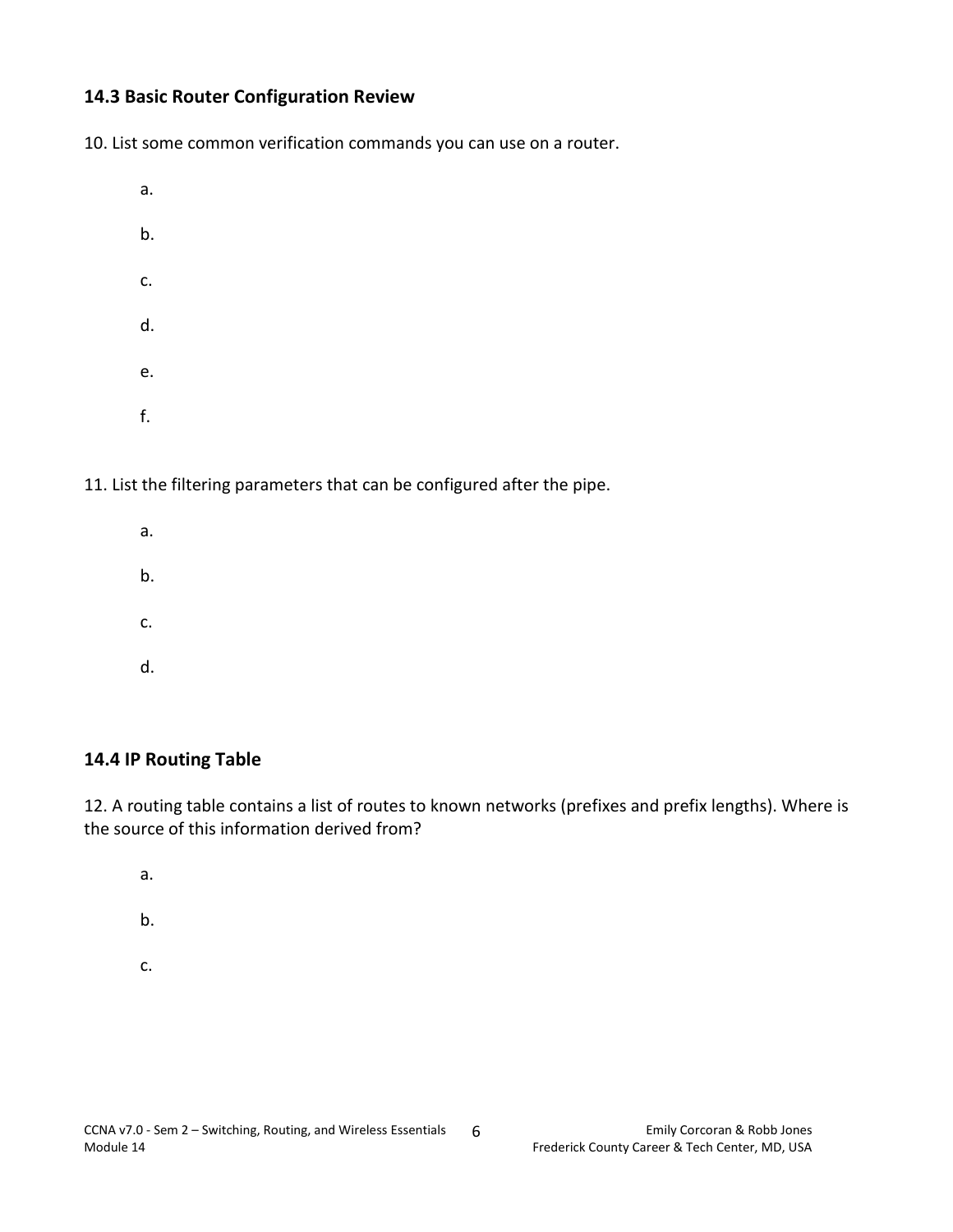13. Describe the following routing table codes.

 $a. \_ -$  –  $b.$   $-$  –  $c.$   $\_\_$  – d.  $\qquad$  $e.$   $-$  -

### 14. Describe the three routing table principles

- a.
- 
- b.

c.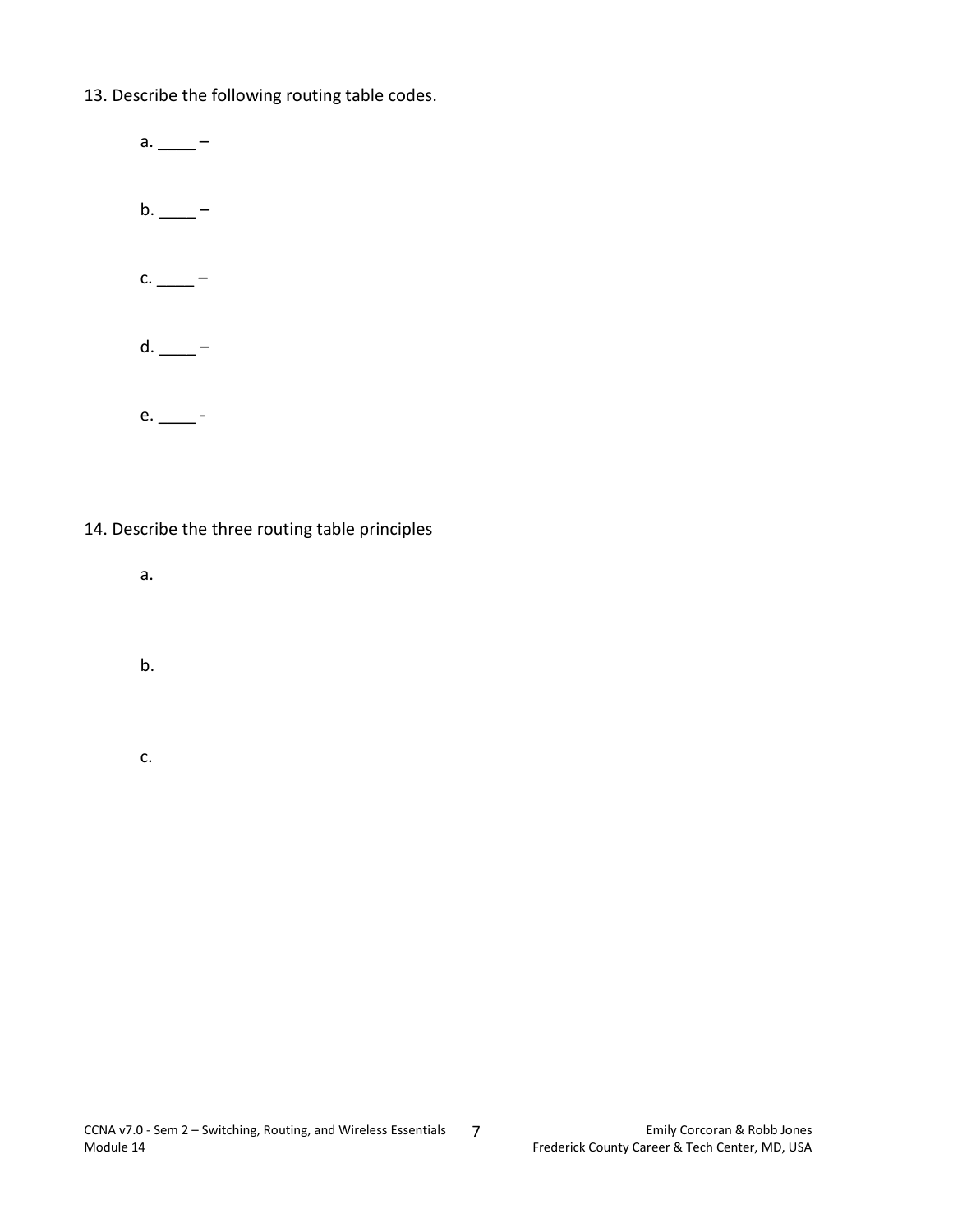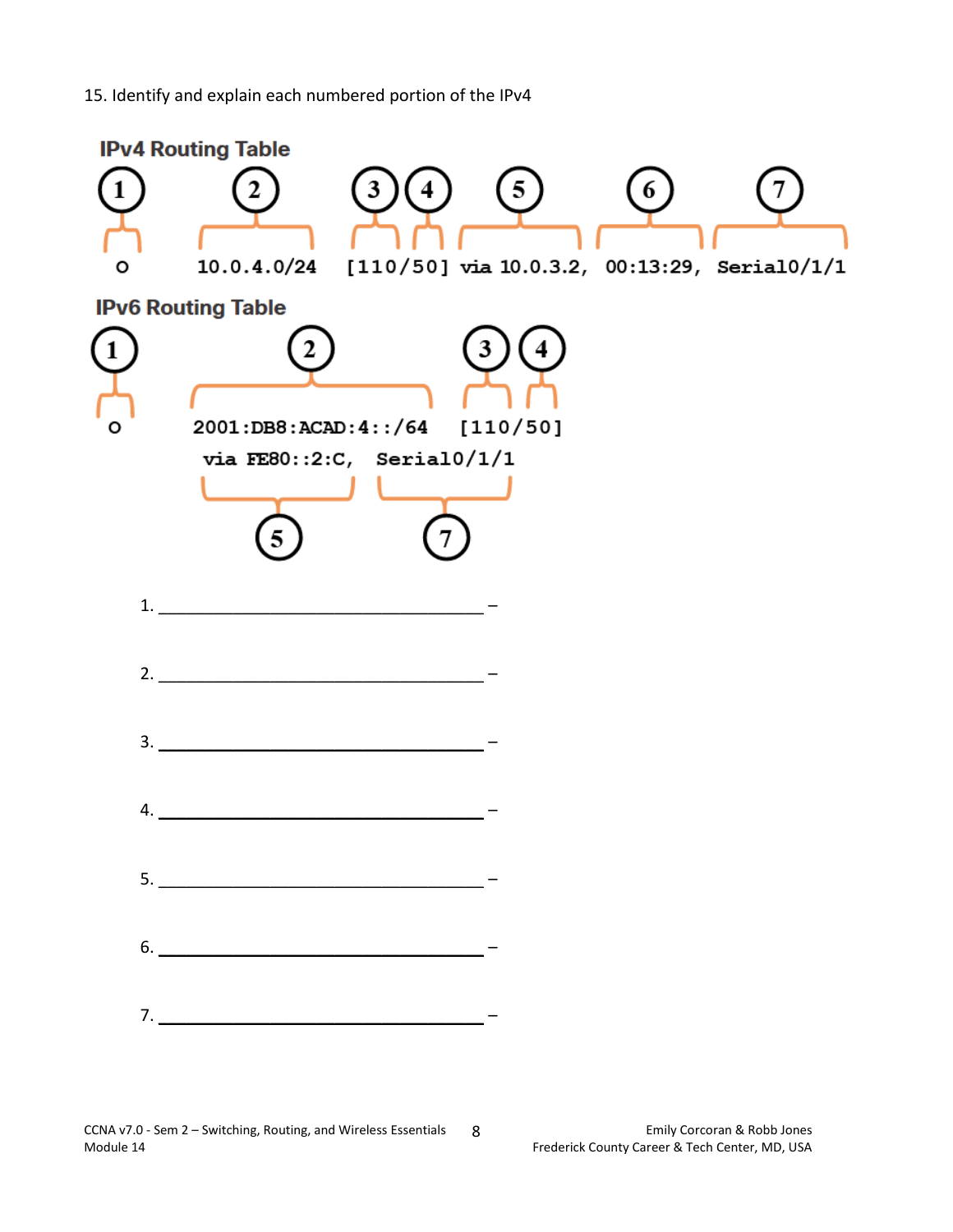16. Before a router can learn about any remote networks, it must have at least one \_\_\_\_\_\_\_\_\_\_\_\_\_\_\_\_\_\_\_\_\_\_\_\_\_\_\_\_\_ configured with an IP address and subnet mask (prefix length).

17. A directly connected network is denoted by a status code of \_\_\_\_\_\_ in the routing table.

18. The routing table also contains a local route for each of its directly connected networks, indicated by the status code of  $\qquad \qquad$ .

19. Explain the purpose of the local route?

20. What are the benefits of using static routes?

21. What is the main disadvantage to using static routes?

22. Describe the three primary uses of static routing.

a.

b.

c.

23. What does the status code of S in a routing table indicate?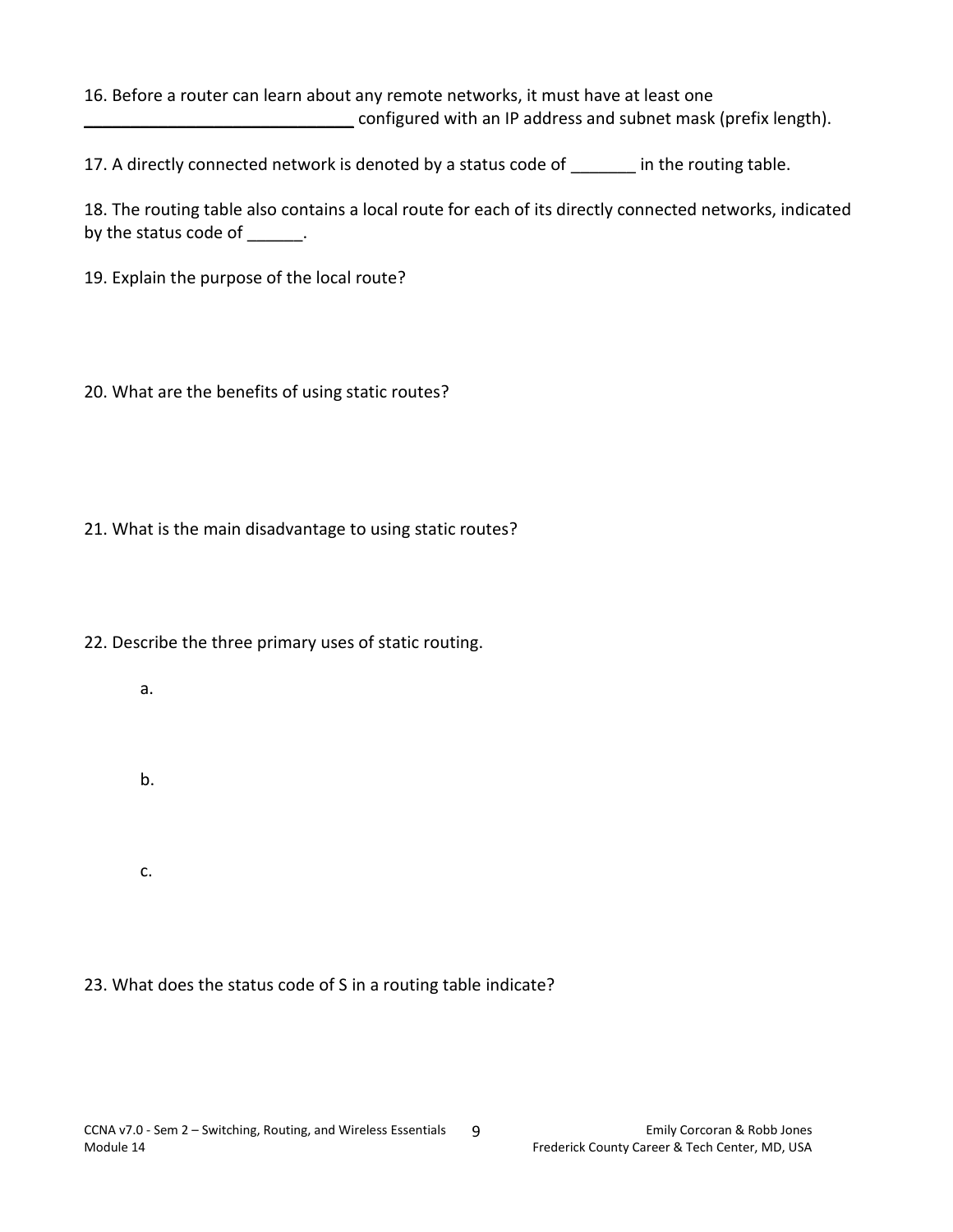24. Explain how dynamic routing protocols are used by routers?

### 25. What are the important advantages of dynamic routing protocols?

- a.
- b.

26. Network discovery is the ability of a routing protocol to do what?

27. IPv6 routing protocols use the \_\_\_\_\_\_\_\_\_\_\_\_\_\_\_\_\_\_\_\_\_\_\_\_\_\_\_\_\_\_\_\_\_ address of the next-hop router.

28. A default route is similar to a default gateway on a host. The default route specifies a Louse when the routing table does not contain a specific route that matches the destination IP address.

29. A default route has an IPv4 route entry of \_\_\_\_\_\_\_\_\_\_\_\_\_\_\_\_\_\_ or an IPv6 route entry of \_\_\_\_\_\_\_\_\_\_\_. This means that zero or no bits need to match between the destination IP address and the default route.

30. Why do most enterprise routers have a default route in their routing table?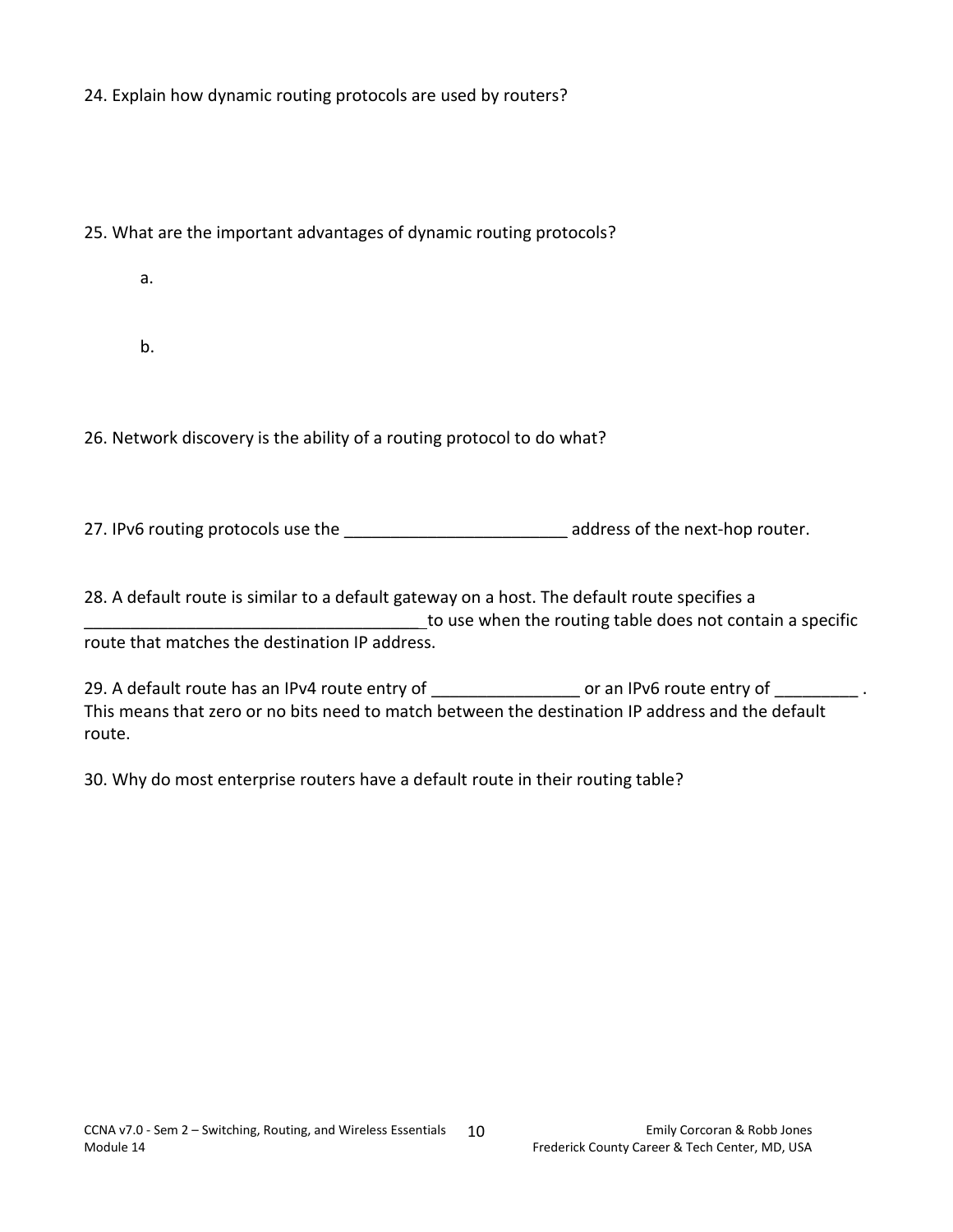31. Based on the *show ip route* output below, explain in detail why some of the route entries are left justified while others are not.

```
Router# show ip route
(Output omitted)
     192.168.1.0/24 is variably subnetted, 2 subnets, 2 masks
C 192.168.1.0/24 is directly connected, GigabitEthernet0/0
L 192.168.1.1/32 is directly connected, GigabitEthernet0/0
O 192.168.2.0/24 [110/65] via 192.168.12.2, 00:32:33, Serial0/0/0
O 192.168.3.0/24 [110/65] via 192.168.13.2, 00:31:48, Serial0/0/1
     192.168.12.0/24 is variably subnetted, 2 subnets, 2 masks
C 192.168.12.0/30 is directly connected, Serial0/0/0
L 192.168.12.1/32 is directly connected, Serial0/0/0
     192.168.13.0/24 is variably subnetted, 2 subnets, 2 masks
Router#
```
32. Cisco IOS uses what is known as the administrative distance (AD) to determine the route to install into the IP routing table. Explain in detail what the AD represents.

33. Directly connected networks have the lowest AD of \_\_\_\_\_.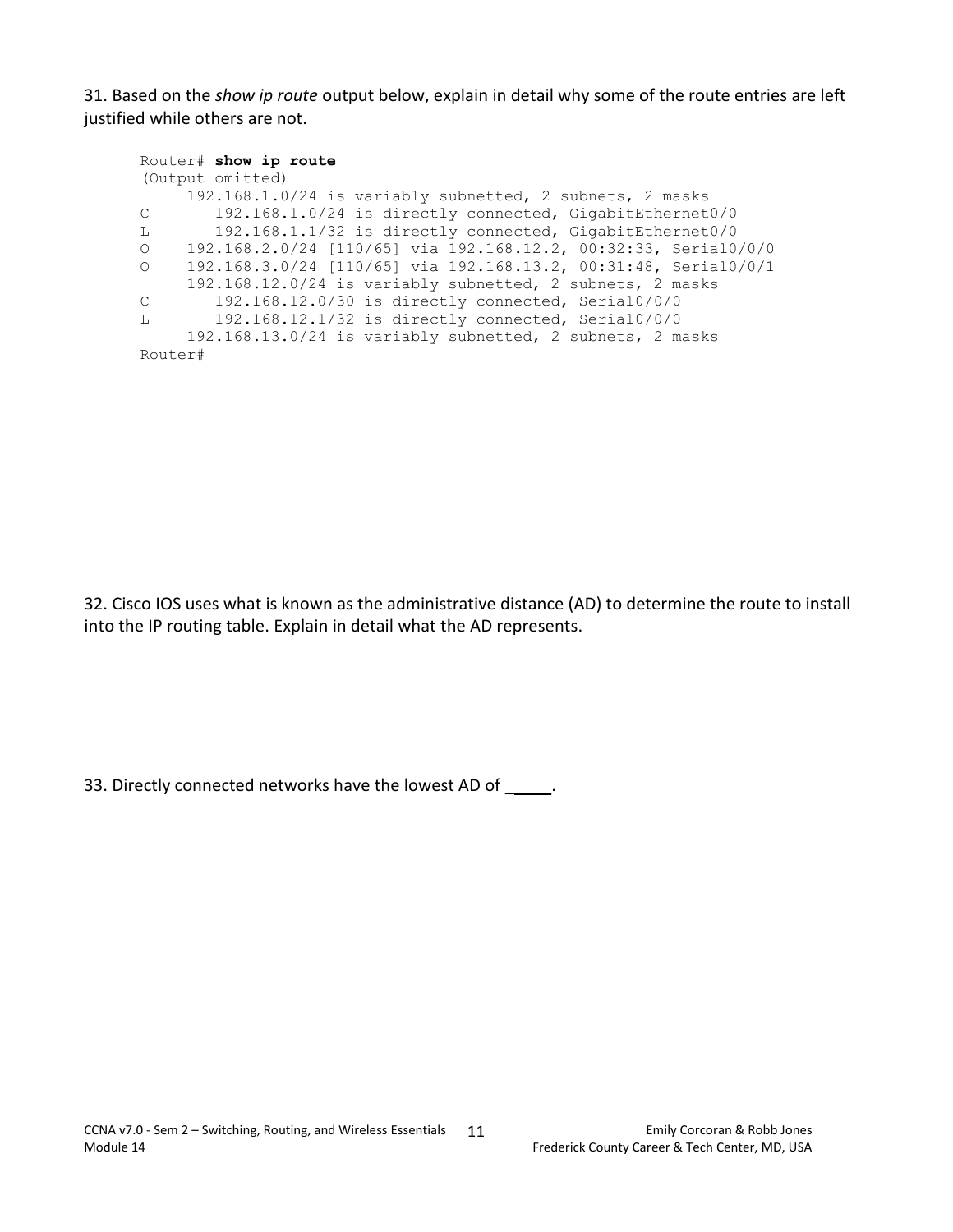34. Fill in the Administrative distances in the table below.

| <b>Remote Source</b>       | <b>Administrative Distance</b> |
|----------------------------|--------------------------------|
| Directly connected         |                                |
| Static route               |                                |
| <b>EIGRP summary route</b> |                                |
| <b>External BGP</b>        |                                |
| <b>Internal EIGRP</b>      |                                |
| <b>OSPF</b>                |                                |
| $IS-IS$                    |                                |
| <b>RIP</b>                 |                                |
| <b>External EIGRP</b>      |                                |
| <b>Internal BGP</b>        |                                |

# **14.5 Static and Dynamic Routing**

35. Describe scenarios where static routes are commonly used.

a.

b.

c.

d.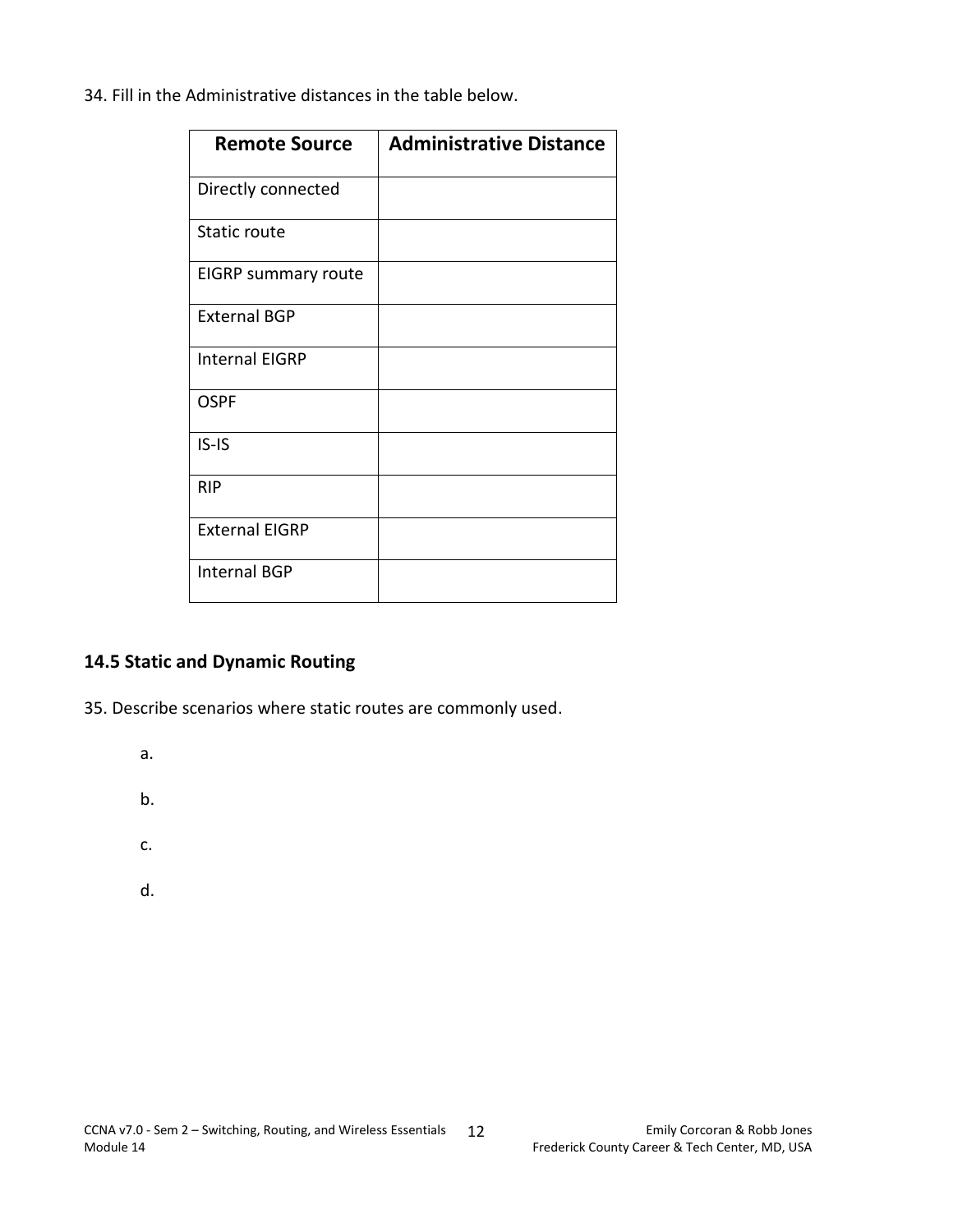36. Describe scenarios where dynamic routes are commonly used.

a. b. c.

37. List the three advanced routing protocols that address the needs of larger networks.

- a. b.
- c.

38. \_\_\_\_\_\_\_\_\_\_\_\_\_\_\_\_\_\_\_\_\_\_\_\_\_\_\_\_\_\_\_\_\_\_\_\_\_\_ (BGP) is also used between ISPs and some private organizations to exchange routing information.

39. List the purposes of dynamic routing protocols.

a. b. c. d.

40. List and describe the main components of dynamic routing protocols.

| b. |  |
|----|--|
|    |  |
|    |  |
|    |  |
|    |  |
|    |  |